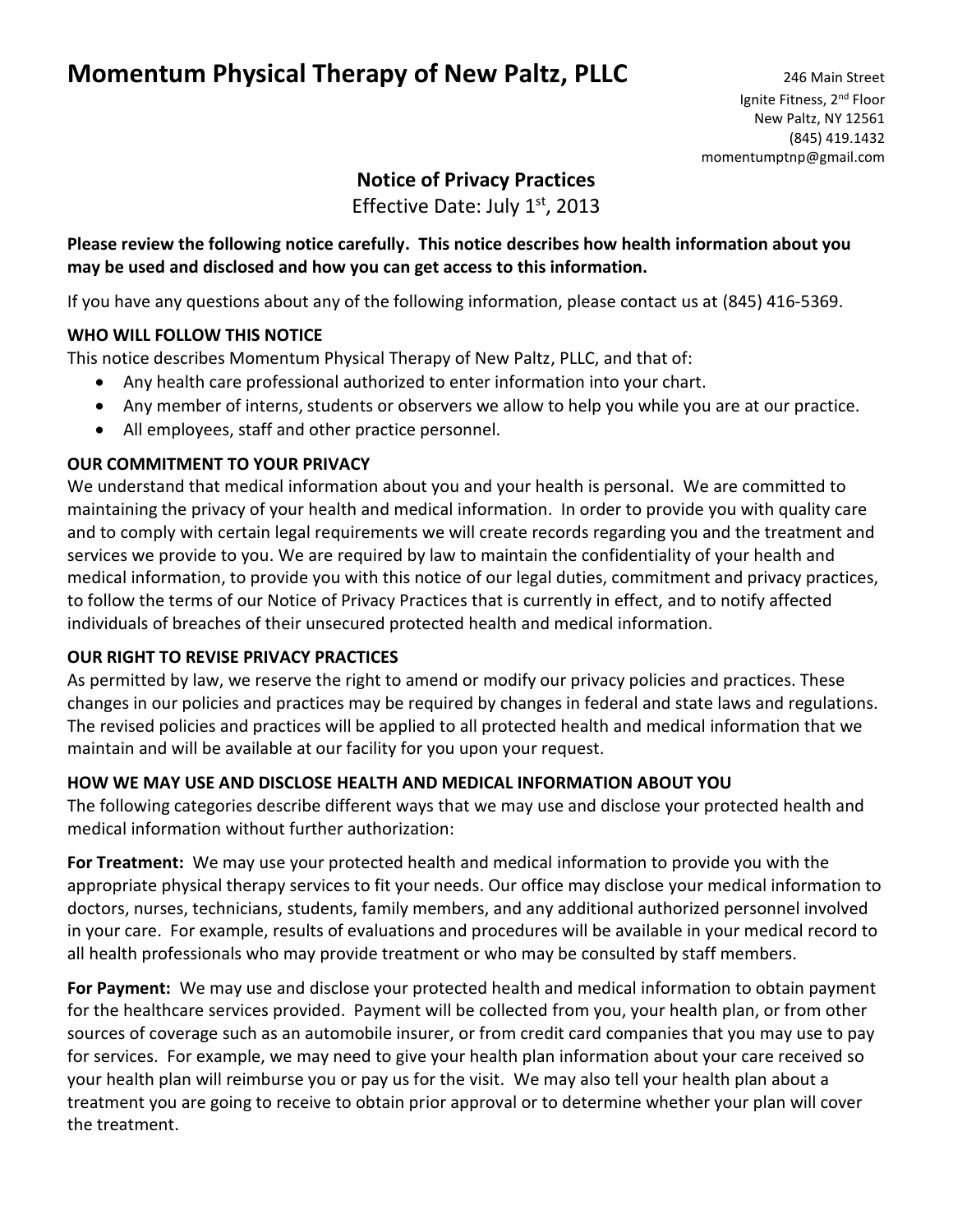**For Health Care Operations:** We may use your protected health and medical information to support our business practice activities and improve the quality and cost of care. For example, we may use health information to review our treatment and services and to evaluate the performance of our staff in caring for you. We may use your health information to contact you at the address and telephone number(s) you provide (including leaving a message at the telephone numbers) about scheduled or cancelled appointments, registration/insurance updates, billing and/or payment matters.

**Individuals Involved in Your Care or Payment for Your Care:** We may release protected health and medical information about you to a friend or family member who is involved in your medical care. We may also give information to someone who helps pay for your care. This is limited to the information necessary for your care or for payment for your care.

**As Required by Law:** We will disclose protected health and medical information about you when required to do so by federal, state, or local law. For example, your health information may be disclosed if we are required to report abuse, neglect, domestic violence or certain physical injuries.

**To Avert a Serious Threat to Health or Safety:** We may use and disclose protected health and medical information about you when necessary to prevent a serious threat to your health and safety or the health and safety of the public or another person. Any disclosure, however, would only be to someone able to help prevent the threat.

## **SPECIAL SITUATIONS**

**Military and Veterans:** If you are a member of the military or a veteran, we may release your protected health and medical information to the proper authorities so that they may carry out their duties under the law.

**Worker's Compensation:** We may release protected health and medical information about you for workers' compensation or similar programs. These programs provide benefits for work-related injuries or illness.

**Health Oversight Activities:** We may disclose protected health and medical information to a health oversight agency for activities authorized by law. These oversight activities include, for example, audits, investigations, inspections, and licensure. These activities are necessary for the government to monitor the health care system, government programs, and compliance with civil rights laws.

**Public Health Risks:** We may disclose your protected health and medical information for public health purposes to individual(s) that are permitted by law to conduct or receive such information. The disclosure will be made for the purpose of controlling disease, injury, or disability to you and/or to others.

**Lawsuits and Disputes:** If you are involved in a lawsuit or a dispute, we may disclose protected health and medical information about you in response to a court or administrative order. We may also disclose medical information about you in response to a subpoena, discovery request, or other lawful process by someone else involved in the dispute, but only if efforts have been made to tell you about the request or to obtain an order protecting the information requested.

**Law Enforcement:** We may release protected health and medical information if asked to do so by a law enforcement official. For example, we may disclose medical information in response to a court order, subpoena, warrant, summons, or similar process.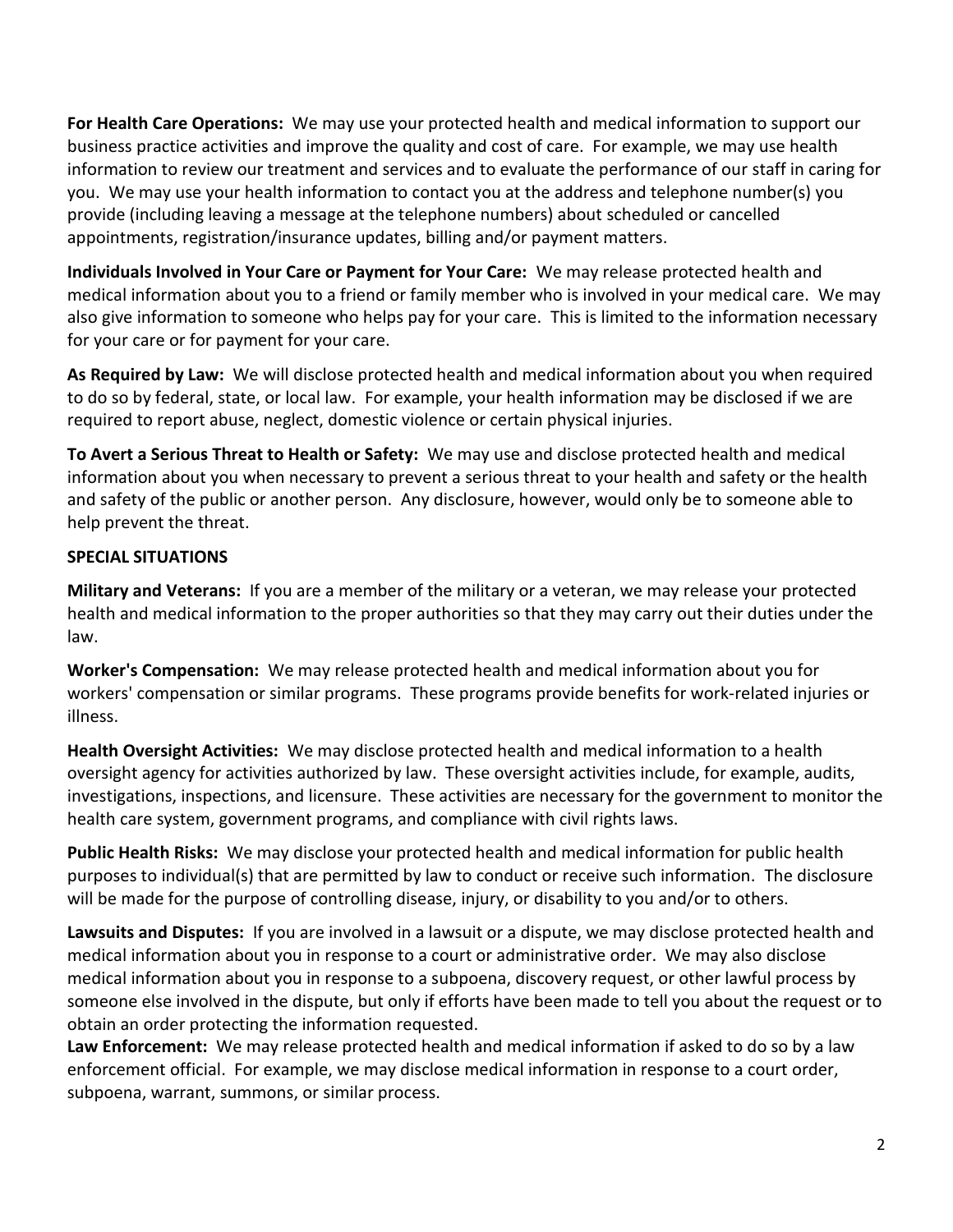**Coroners, Funeral Directors and Organ Donations:** We may disclose protected health and medical information to a coroner/medical examiner for identification purposes in determining cause of death or for the coroner/medical examiner to perform other duties enforced by law. When authorized by law, we may also disclose protected health information to a funeral director in order to allow the funeral director to carry out his/her duties.

**National Security and Intelligence Activities:** We may release protected health and medical information about you to authorized federal officials for intelligence, counterintelligence, and other national security activities authorized by law.

**Protective Services for the President and Others:** We may disclose protected health and medical information about you to authorized federal officials so they may provide protection to the President, other authorized persons or foreign heads of state or conduct special investigations.

**Inmates:** If you are an inmate of a correctional institution or under the custody of a law enforcement official, we may release health information about you to the correctional institution or law enforcement official.

### **YOUR RIGHTS REGARDING MEDICAL INFORMATION ABOUT YOU**

You have the following rights regarding medical information we maintain about you:

**Right to Inspect and Copy:** Upon written request to the clinic manager, you have the right to inspect and copy health and medical information that may be used to make decisions about your care. Usually this includes health and billing records. If you request a copy of the information, we may charge a fee for the costs of copying, mailing or other supplies and services associated with your request. We may deny your request to inspect and copy in certain very limited circumstances. If you are denied access to health information, you may request that the denial be reviewed. Another licensed health care professional chosen by our practice will review your request and the denial. The person conducting the review will not be the person who denied your request. We will comply with the outcome of the review.

**Right to Amend:** If you feel that health and medical information we have about you is incorrect or incomplete, you may ask us to amend the information. You have the right to request an amendment for as long as we keep the information. To request an amendment, your request must be made in writing and submitted to the clinic manager. In addition, you must provide a reason that supports your request. We may deny your request for an amendment if it is not in writing or does not include a reason to support the request. In addition, we may deny your request if you ask us to amend information that:

- Was not created by us, unless the person or entity that created the information is no longer available to make the amendment
- Is not part of the medical information kept by this practice
- Is not part of the information, which you would be permitted to inspect and copy
- Is accurate and complete

Any amendment we make to your health and medical information will be disclosed to those with whom we disclose information as previously specified.

**Right to an Accounting of Disclosures:** You have the right to request a list accounting for any disclosures of your health and medical information we have made, except for uses and disclosures for treatment, payment, health care operations, and others with your permission as previously described. To request this